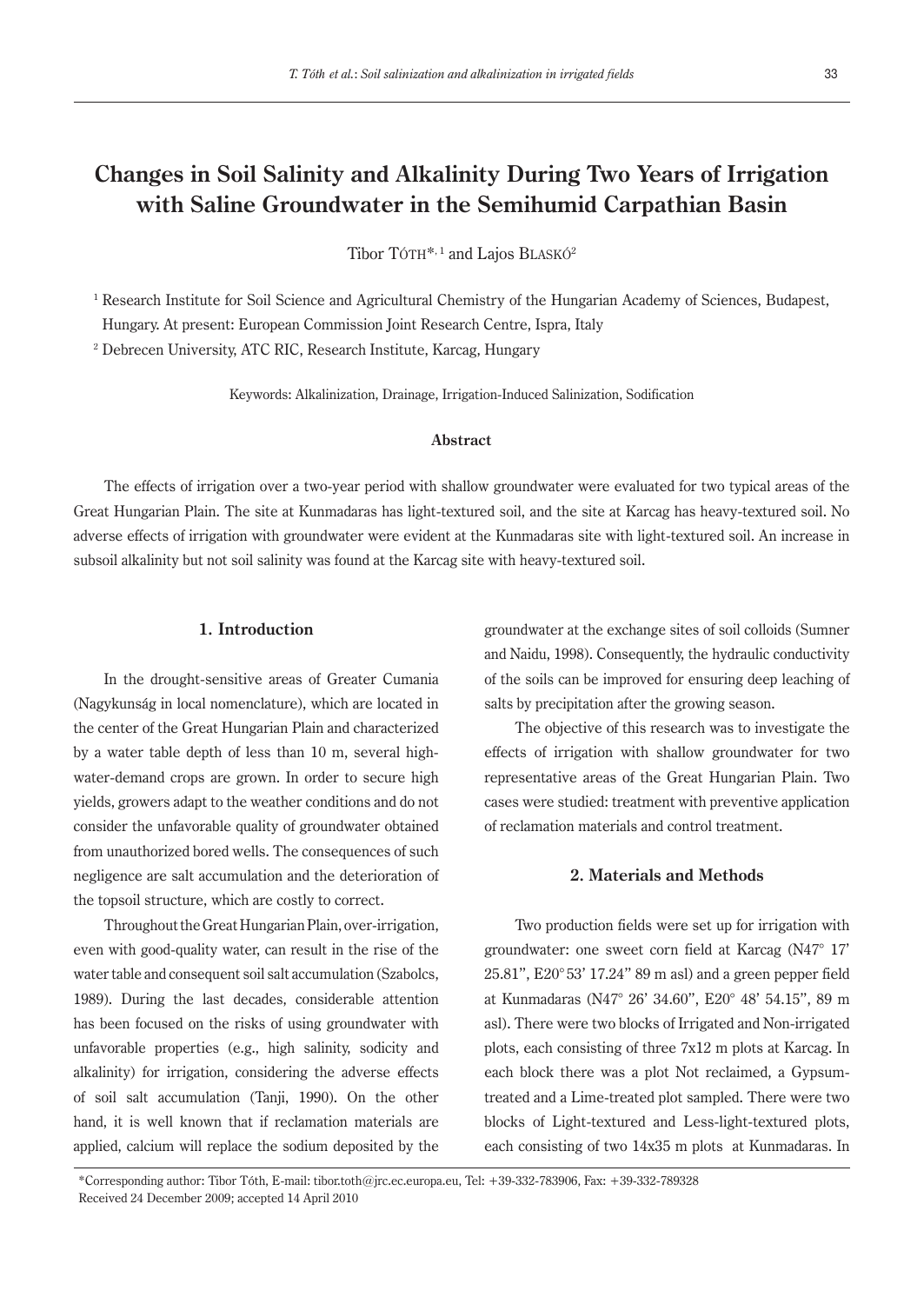each block there was a plot Not reclaimed, and a Gypsumtreated plot.

On eight occasions between May 21, 2002 and Aug 27, 2003, soil was sampled from each field at 10-cm intervals to a depth of 120 cm. The sampled soil depths were divided into two layers: "topsoil" between 0 and 40 cm, and "subsoil" between 40 and 120 cm. This distinction was made because we aimed to investigate the effects of irrigation on the topsoil, as well as the effects of the water table on the subsoil.

There were important differences between the two sites, as shown in Table 1.

Soil salinity is far less than the threshold value of 4 dS m-1 (Richards, 1954). In the analyses carried out in this study, soil salinity is characterized by electrical conductivity measured in a 1:2.5 soil:water suspension. The electrical conductivity measured for this suspension is denoted as  $EC_{2.5}$  [dS m<sup>-1</sup>].

The quality of groundwater used for irrigation differed greatly between the two sites. The groundwater at Karcag had an EC of 2.5 dS m<sup>-1</sup>, was dominated by sulfates and had low sodicity. The salt concentration of the groundwater at Kunmadaras was even lower than this.

The depth of the water table fluctuated between 3.3 and 4.5 m at Karcag, and was deeper at Kunmadaras.

The soil characteristics of the two sites had distinct depth profiles. At Karcag, increasing trends for  $EC_{2.5}$  and nitrate were observed because of the presence of the water table. On the other hand, at the Kunmadaras site, no such tendency in these parameters was observed.

In order to prevent the unfavorable effects of the groundwater, gypsum was applied, with the dose neutralizing the sodifying effect of groundwater. Furthermore, lime was added at Karcag as a traditional reclamation material.

At Kunmadaras, the following types of irrigated fields

were compared: 1) gypsum-treated light-textured soil, 2) untreated light-textured soil, 3) gypsum-treated less lighttextured soil and 4) untreated less light -textured.

At Karcag, the more saline and shallower water table presented a larger risk of salinization and therefore the following types of control fields were also examined: 1) non-irrigated and not reclaimed, 2) non-irrigated and gypsum-treated, 3) non-irrigated and lime-treated, 4) irrigated and not reclaimed, 5) irrigated and gypsumtreated, and 6) irrigated and lime-treated.

During the experimental period, precipitation was less than average (568 mm) for the region: 440 mm in 2002 and 381 mm in 2003; consequently, irrigation was necessary in order to obtain crops in good yield.

The changes of the chemical properties after the implementation of each treatment were analyzed by oneway ANOVA or the Student's t-test. The data on the soil layers were combined for the statistical analyses.

## **3. Results**

### *Effects of irrigation on soil salt content and pH*

At both sites, a positive correlation was found between the soil salt content and the nitrate content, because the same mechanism affects the translocation of salts and nitrate. Owing to the acidifying effect of the applied fertilizer, the nitrate content exhibited a negative correlation with pH. Since salt accumulation is characteristic of drier soils, a negative correlation was found between the soil salt content and moisture content.

The differences in the soil salt content reflect the distinct soil textures and water table depths, and pH was found to correlate with salt content (Table 2). The contradiction between the  $EC_{2.5}$  values in Table 2 and the  $EC_e$  values in Table 1 can be attributed to the distinct textures of the soils: the average saturation percentages

Table 1. Mean characteristics of surface samples taken at depth of 0-1 m from irrigated fields before the experiment

| Site                            | Clay % | Sand % | $EC_{\rho}$ (dS m <sup>-1</sup> ) |
|---------------------------------|--------|--------|-----------------------------------|
| Kunmadaras, light-textured      | 10     | 26.5   | 0.78                              |
| Kunmadaras, less light-textured | 13     | 24     | 0.89                              |
| Karcag                          | 47     | 15     | 0.50                              |

Note: EC<sub>e</sub> denotes electrical conductivity of saturation extract.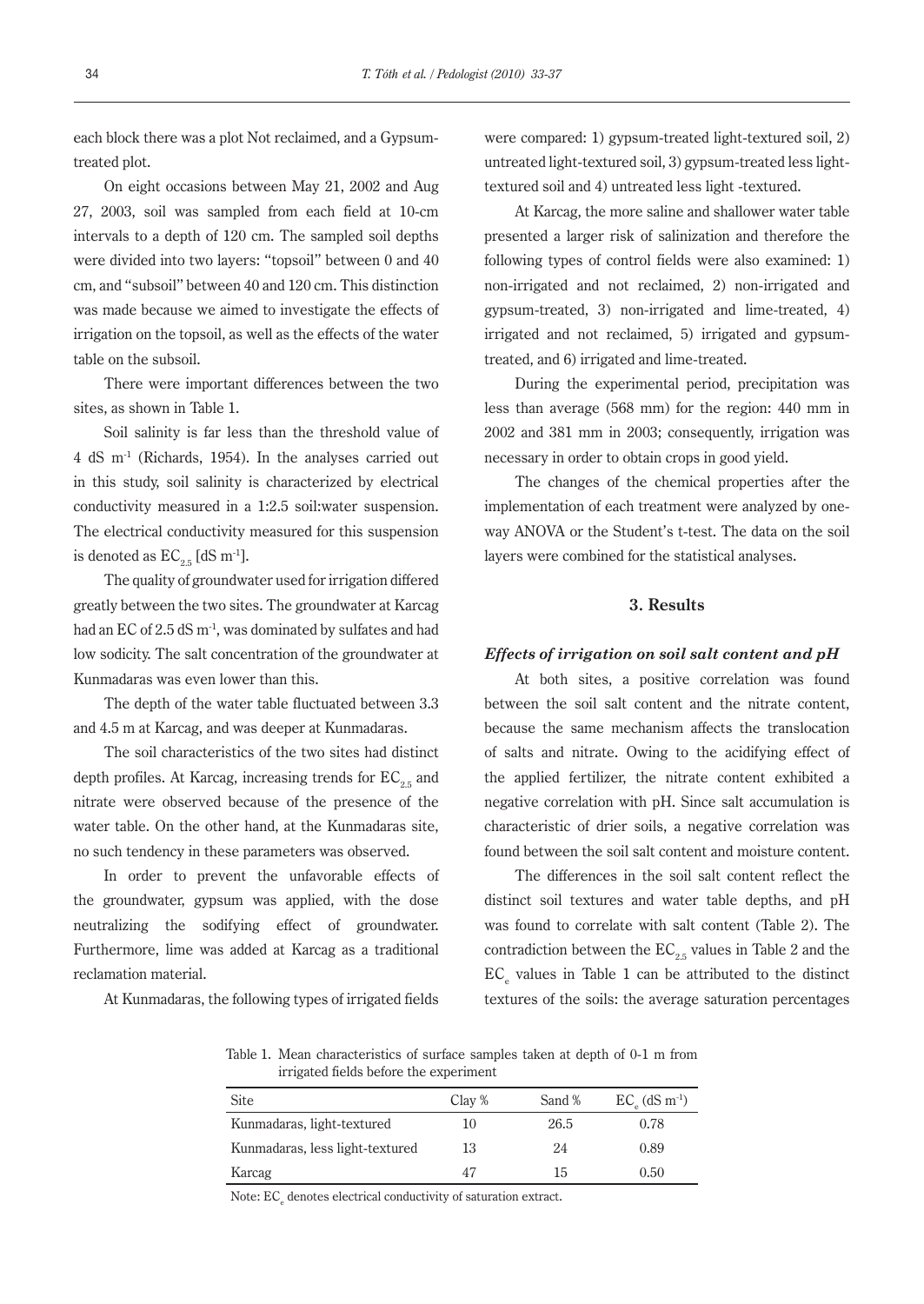Table 2. Mean  $EC_{2.5}$  and pH values of soil layer (0-120 cm in depth) during the study period

| Site                    | Ν   |      | $EC_{2.5}$ |      |      | pH   |      |  |
|-------------------------|-----|------|------------|------|------|------|------|--|
|                         |     | Avg  | Min        | Max  | Avg  | Min  | Max  |  |
| Kunmadaras <sup>#</sup> | 384 | 0.14 | 0.03       | 0.98 | 6.74 | 5.83 | 7.65 |  |
| Karcag                  | 528 | 0.20 | 0.08       | 0.65 | 7.30 | 5.71 | 8.55 |  |

Notes: N is the number of samples,  $EC_{2.5}$  is the electrical conductivity of a 1:2.5 suspension (dS m<sup>-1</sup>), Avg is the mean, Min is the minimum, Max is the maximum.  $*$ Samples from the area of a former dung heap were excluded.

 $(0-100 \text{ cm})$  of the Karcag samples were 61 ml/100 g and 26.4 ml/100 g of the Kunmadaras samples. The  $EC_{2.5}$  values shown in Table 2 correspond to soil with a saturation percentage of 250 ml/100 g for both sites. At Karcag, increasing salt content was correlated with increasing pH. Due to the differences in the composition of the soil solutions, opposite relationships were observed for the two sites. In the Karcag groundwater samples, the bicarbonate:chloride:sulfate equivalent ratio was 58:19:23, but in the Kunmadaras soil samples, this ratio was more balanced, namely, 39:32:29. Owing to the dominance of bicarbonate, pH tended to increase with increasing salinity at Karcag.

#### *Kunmadaras site with light-textured soil*

Through paired comparisons, the  $EC_{2.5}$  and pH values

were evaluated between the initial (before irrigation) and subsequent (irrigated) sampling dates (data not shown).

During the two growing seasons, there was no significant difference in salinity or alkalinity values between the fields with light-textured and less lighttextured soils in the studied layers.

In the gypsum-treated topsoil, pH was not significantly lower, but this cannot be considered to be an effect of gypsum, since the reaction of gypsum does not notably affect the pH of the soil (Table 3.).

In the case of fields with light-textured soil (Table 4), the application of gypsum was accompanied by a decrease in pH for both the topsoil and subsoil. We attribute this result to the dissolution of gypsum and the leaching of salts, which then led to slight salt accumulation in the subsoil.

In the subsoil of fields with less light-textured soil

Table 3. Comparison of gypsum-treated and untreated fields at the Kunmadaras site by Student's t-test

|                   |                                    | $0-40$ cm | $50-120$ cm                        |       |
|-------------------|------------------------------------|-----------|------------------------------------|-------|
| Treatment/depth   | $EC_{25}$ (dS m <sup>-1</sup> ) pH |           | $EC_{25}$ (dS m <sup>-1</sup> ) pH |       |
| Number of samples | 128                                |           | 256                                |       |
| Untreated         | 6.62a<br>0.21a                     |           | 0.10a                              | 6.80a |
| Gypsum-treated    | 0.21a                              | 6.56a     | 0.11a                              | 6.83a |

Note: Means within the same column followed by the same letter are not significantly different at  $p<0.05$ .

Table 4. Comparison of gypsum-treated and untreated fields with light-textured soil at the Kunmadaras site by Student's t-test

| Treatment/depth                |                                    | $0-40$ cm | $50-120$ cm                          |                   |
|--------------------------------|------------------------------------|-----------|--------------------------------------|-------------------|
|                                | $EC_{25}$ (dS m <sup>-1</sup> ) pH |           | $EC_{2\pi}$ (dS m <sup>-1</sup> ) pH |                   |
| Number of samples              | 64                                 |           |                                      | 128               |
| Light-textured, untreated      | 0.23a                              | 6.67a     | 0.08a                                | 6.86a             |
| Light-textured, gypsum-treated | 0.21a                              | 6.38b     | 0.12 <sub>b</sub>                    | 6.73 <sub>b</sub> |

Note: Means within the same column followed by the same letter are not significantly different at  $p<0.05$ .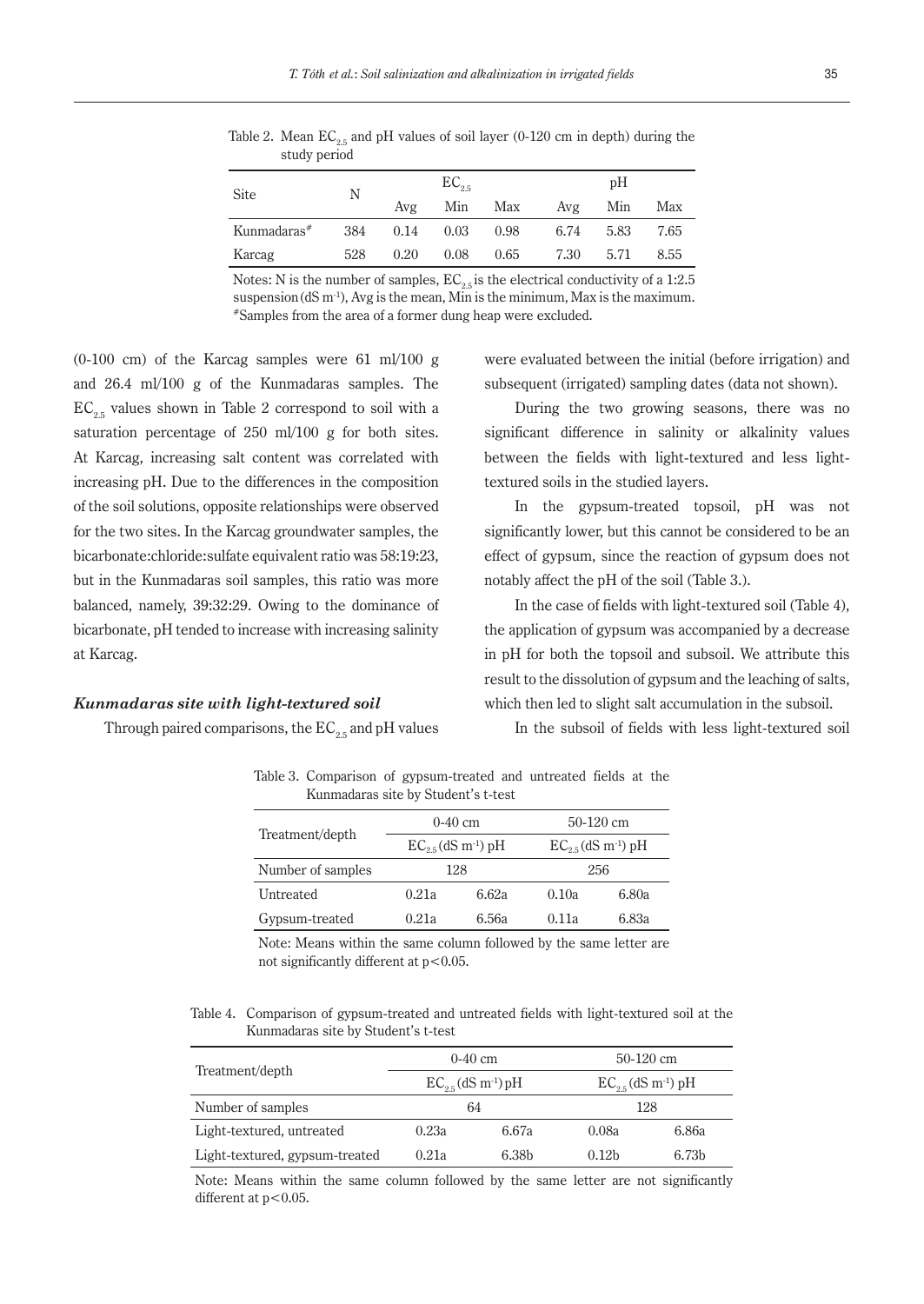treated with gypsum, lower salinity and higher pH were observed (Table 5) because of the spatial variability of the field and not because of the treatment.

## *Karcag site with heavy-textured soil*

For the Karcag site, the  $EC_{2.5}$  and pH values of the irrigated and non-irrigated fields were compared. Neither overall salinization nor alkalization in the topsoil was evident (Table 6). On the other hand, leaching of salts occurred in both layers (significant in subsoil). Irrigated soils had significantly higher pH.

In the lime-treated fields, the soluble salt content was lower in both the topsoil and the subsoil. As shown in Table 7, the pH in both soil layers was lower in the reclaimed fields.

The soluble salt content in the subsoil of the nonirrigated fields treated with lime was significantly lower (Table 8). In the same layer, pH was lower in the chemically reclaimed fields. No significant difference was found between the mean pH values of the gypsum-treated and lime-treated fields.

The results presented in Table 9 show that in the topsoil of the irrigated fields, the mean  $EC_{2.5}$  and pH values did not significantly differ between the gypsumtreated and untreated fields, but fields treated with lime showed significantly lower values. In the subsoil, the pH values of the lime-treated and gypsum-treated fields differed significantly. Specifically, the measured pH was lower in the gypsum-treated fields.

Table 5. Comparison of gypsum-treated and untreated fields with less light-textured soil at the Kunmadaras site by Student's t-test

| Treatment/depth                     | $0-40$ cm                          |                   | $50-120$ cm                        |                   |
|-------------------------------------|------------------------------------|-------------------|------------------------------------|-------------------|
|                                     | $EC_{25}$ (dS m <sup>-1</sup> ) pH |                   | $EC_{25}$ (dS m <sup>-1</sup> ) pH |                   |
| Number of samples                   |                                    | 64                |                                    | 128               |
| Less light-textured, untreated      | 0.18a                              | 6.57а             | 0.13a                              | 6.75а             |
| Less light-textured, gypsum-treated | 0.20a                              | 6.73 <sub>b</sub> | 0.10 <sub>b</sub>                  | 6.93 <sub>b</sub> |
|                                     |                                    |                   |                                    |                   |

Note: Means within the same column followed by the same letter are not significantly different at  $p < 0.05$ .

Table 6. Comparison of irrigated and non-irrigated fields at the Karcag site by Student's t-test

| Treatment/depth   | $0-40$ cm                          |       | $50-120$ cm                        |       |
|-------------------|------------------------------------|-------|------------------------------------|-------|
|                   | $EC_{25}$ (dS m <sup>-1</sup> ) pH |       | $EC_{25}$ (dS m <sup>-1</sup> ) pH |       |
| Number of samples | 104                                |       | 208                                |       |
| Non-irrigated     | 0.22a                              | 6.36a | 0.21a                              | 7.55a |
| Irrigated         | 0.18a                              | 6.42a | 0.19 <sub>b</sub>                  | 7.75b |

Note: Means within the same column followed by the same letter are not significantly different at p<0.05.

Table 7. Comparison of chemical reclamation treatments at the Karcag site by one-way ANOVA

| Treatment/depth   | $0-40$ cm |                                     | $50-120$ cm       |                                    |
|-------------------|-----------|-------------------------------------|-------------------|------------------------------------|
|                   |           | $EC_{2.5}$ (dS m <sup>-1</sup> ) pH |                   | $EC_{25}$ (dS m <sup>-1</sup> ) pH |
| Number of samples | 104       |                                     | 208               |                                    |
| Not Reclaimed     | 0.20a     | 6.48a                               | 0.21a             | 7.78ac                             |
| Gypsum-treated    | 0.25ab    | 6.36а                               | 0.20ab            | 7.52 <sub>bc</sub>                 |
| Lime-treated      | 0.15ac    | 6.31а                               | 0.18 <sub>b</sub> | 7.62c                              |

Note: Means within the same column followed by the same letter are not significantly different at  $p = < 0.05$  pairwise.